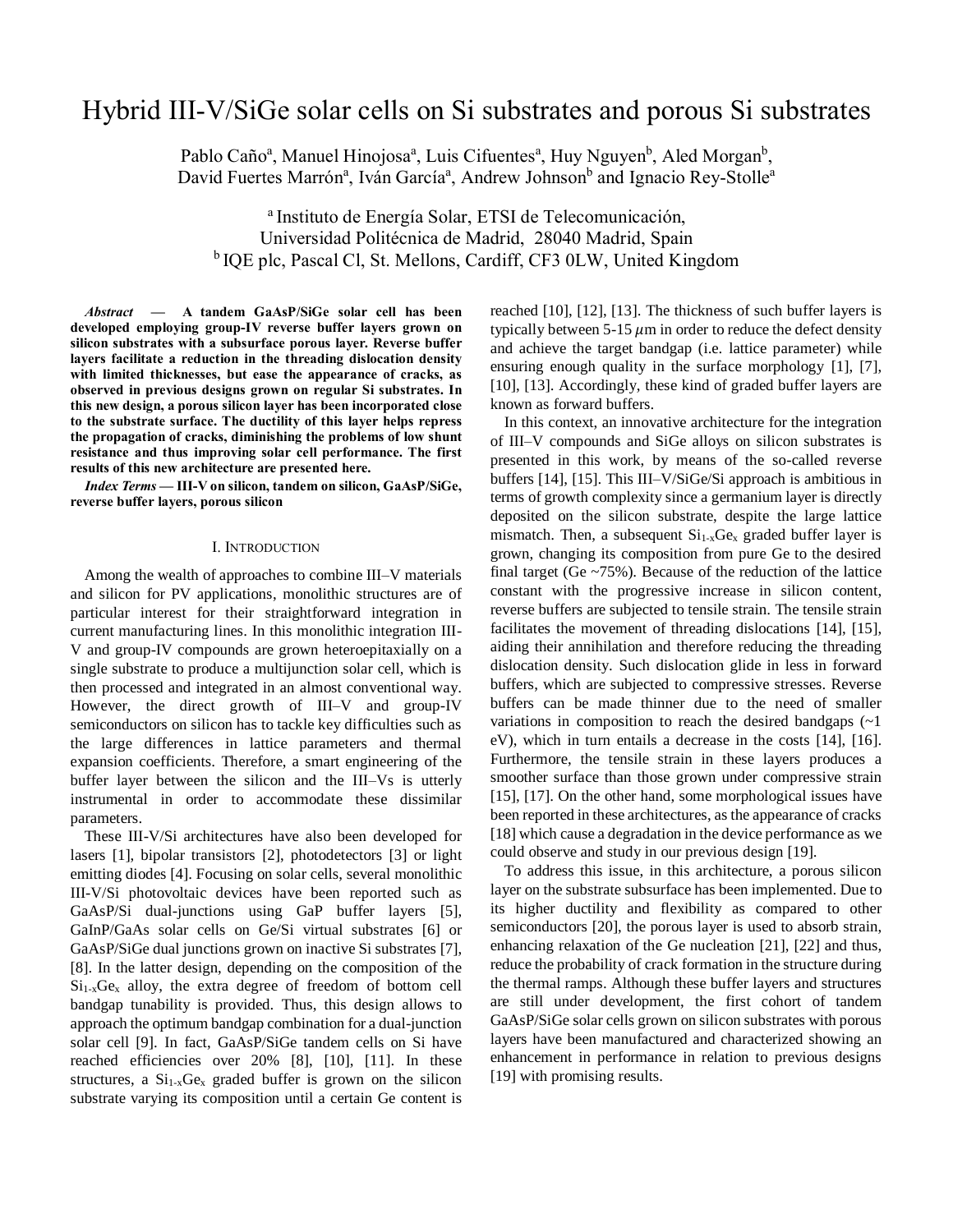|     | <b>GaAs Contact Layer</b>                                                   | $n - 1e19$ cm <sup>-3</sup> | 500 nm          |
|-----|-----------------------------------------------------------------------------|-----------------------------|-----------------|
| MBE | AllnP Window                                                                | $n - 1e19$ cm <sup>-3</sup> | 40 nm           |
|     | GaAs <sub>0.8</sub> P <sub>0.2</sub> Emitter                                | $n - 1e18$ cm <sup>-3</sup> | 100 nm          |
|     | GaAs <sub>0.8</sub> P <sub>0.2</sub> Base                                   | $p-2e17$ cm <sup>-3</sup>   | $2 \mu m$       |
|     | GaAs <sub>0.8</sub> P <sub>0.2</sub> BSF                                    | $p-4e18$ cm <sup>-3</sup>   | 30 nm           |
|     | <b>GaAs Tunnel Junction</b>                                                 |                             | $40 \text{ nm}$ |
|     | Ga <sub>0.6</sub> In <sub>0.4</sub> P Nucleation $n$ -4e18 cm <sup>-3</sup> |                             | 100 nm          |
|     | Ge cap                                                                      |                             | 5 <sub>nm</sub> |
|     | Si <sub>0.24</sub> Ge <sub>0.76</sub> Emitter                               | $n - 1e19$ cm <sup>-3</sup> | 250 nm          |
| SD  | Si <sub>0.24</sub> Ge <sub>0.76</sub> Base                                  | $p-1e15$ cm <sup>-3</sup>   | $6 \mu m$       |
|     | $Si0.24Ge0.76 BSF$                                                          | $p-4e18$ cm <sup>-3</sup>   | 150 nm          |
|     | <b>SiGe Graded Buffer</b>                                                   | $p-4e18$ cm <sup>-3</sup>   | $2 \mu m$       |
|     | Ge buffer                                                                   | p-4e18 cm $3$               | $3 \mu m$       |
|     | <b>Porous Si</b>                                                            |                             |                 |
|     | p-Silicon<br>substrate                                                      |                             |                 |

Fig. 1. Structure of the GaAsP/SiGe tandem with porous silicon buffer layer with thicknesses and doping levels.

## II. EXPERIMENTAL

GaAsP/SiGe solar cell samples were grown following a combined approach using both chemical vapor deposition (CVD) and molecular beam epitaxy (MBE). Firstly, porous silicon was created by means of electrochemical etching on 6 inch (100) 6º off towards [110] silicon wafers with a resistivity of 0.01  $\Omega$ ·cm. Then, all group-IV layers were grown in an ASM Epsilon LPCVD reactor at a temperature of  $~650^{\circ}$ C using standard precursors (SiH4, GeH4). A germanium nucleation layer was deposited directly on the silicon wafer, then a SiGe reverse graded buffer was grown changing its composition gradually from pure Ge to a 76% of germanium content. Afterwards, the  $Si<sub>0.24</sub>Ge<sub>0.76</sub>$  bottom cell with  $E<sub>g</sub> \sim 1$  eV was grown, and the group-IV part of the structure was then capped with a 5 nm Ge layer in order to prevent oxidation. Samples were then transferred to a Veeco Gen2000 MBE reactor, where the III-V part of the structure was completed. All III-V layers were grown at ~650 $^{\circ}$ C lattice matched to the Si<sub>0.24</sub>Ge<sub>0.76</sub> bottom cell, forming the tunnel junction and the  $GaAs_{0.8}P_{0.2}$  top cell ( $E_g$  $\sim$ 1.7 eV) [8], [23], [24]. This structure is depicted in Fig. 1 with the corresponding doping levels and thicknesses.

The visual inspection of the epi-wafers was conducted with a Leica DM 1750 M Nomarski microscope. Atomic Force Microscopy (AFM) images were generated with a multimode Nanoscope III A tool from Bruker in tapping mode. The reciprocal space maps of the structures were taken with a highresolution X‐ray diffraction, using a Panalytical X'Pert Pro MRD tool. A JSM-6335F Scanning Electron Microscope (SEM) was utilized to perform cross section analyses using both backscattered and secondary electron detectors. The free carrier concentration was measured by Electrochemical CV profiling (using a Dage CPV21 tool), whereas Secondary Ion Mass Spectroscopy (SIMS) was used to measure chemical concentration.

The epi-wafers were processed into  $0.09 \text{ cm}^2 (3 \text{ mm} \times 3 \text{ mm})$ solar cells with conventional photolithography techniques. As group-IV and III-V semiconductors present different processing requirements, both front and rear contacts were specifically designed to reduce thermal budgets. In this way, the high temperatures of conventional silicon metallizations were avoided, minimizing the risk of crack propagation and guaranteeing material compatibility. The front contact was made using electroplated gold (~600 nm thick) without any alloying. The rear contact was deposited with Electron Beam Physical Vapor Deposition (EBPVD) and consisted of a stack of Pd(50nm) / Ti(50nm) / Pd(50nm) / Al(1000nm) alloyed at 170ºC during 600 s. No antireflection coating (ARC) was deposited on the cells.

External Quantum Efficiency (EQE) was measured using a custom-made tool based on a 1000W Xe lamp, a triple-grating monochromator (JOBIN-YVON) and a lock-in amplifier. Spectral Photovoltage (SPV) measurements were performed in two-probe contact mode at room temperature using a 200W QTH-lamp filtered through a 1/8 monochromator (Oriel) as probe beam and a lock-in amplifier (Stanford). I-V curves were measured using the four-probe method with a Keithley 2602 source-meter instrument and a home-made AAA solar simulator based on a 1000-W Xe-lamp and an ORIEL 68820 stabilized power supply.

### III. RESULTS AND DISCUSSION

## *A. Material characterization*

In Figs. 2a and 2b we show the X-ray reciprocal space maps of structures grown on the porous Si substrates. Fig.2a corresponds to the group-IV layers only while Fig. 2b includes the whole structure. In these maps, the silicon substrate peak is clearly visible in the upper left part of both graphs and is taken as the origin of the angle coordinates. The Ge buffer peak can be observed with a mismatch of 4.36% (obtained using additional asymmeytric scans not shown). Then, the SiGe graded buffer layer spreads from the Ge peak until the SiGe bottom cell peak with a significant tilt. The new peaks that appear in Fig 2.b correspond to the III-V semiconductor layers (GaAs contact layer and GaAsP top cell). In general, they show a lower crystallographic quality since they cover a wider area.

The growth on porous silicon did not suppress totally the formation of fractures since cracks are still visible on the epiwafer surface to the naked eye. Anyhow, the crack density has been significantly reduced as compared to conventional Si wafers [19]. The cracks were studied cross-sectional SEM and these observations suggest that they cross the complete structure, i.e. they run from the topmost GaAs contact layer,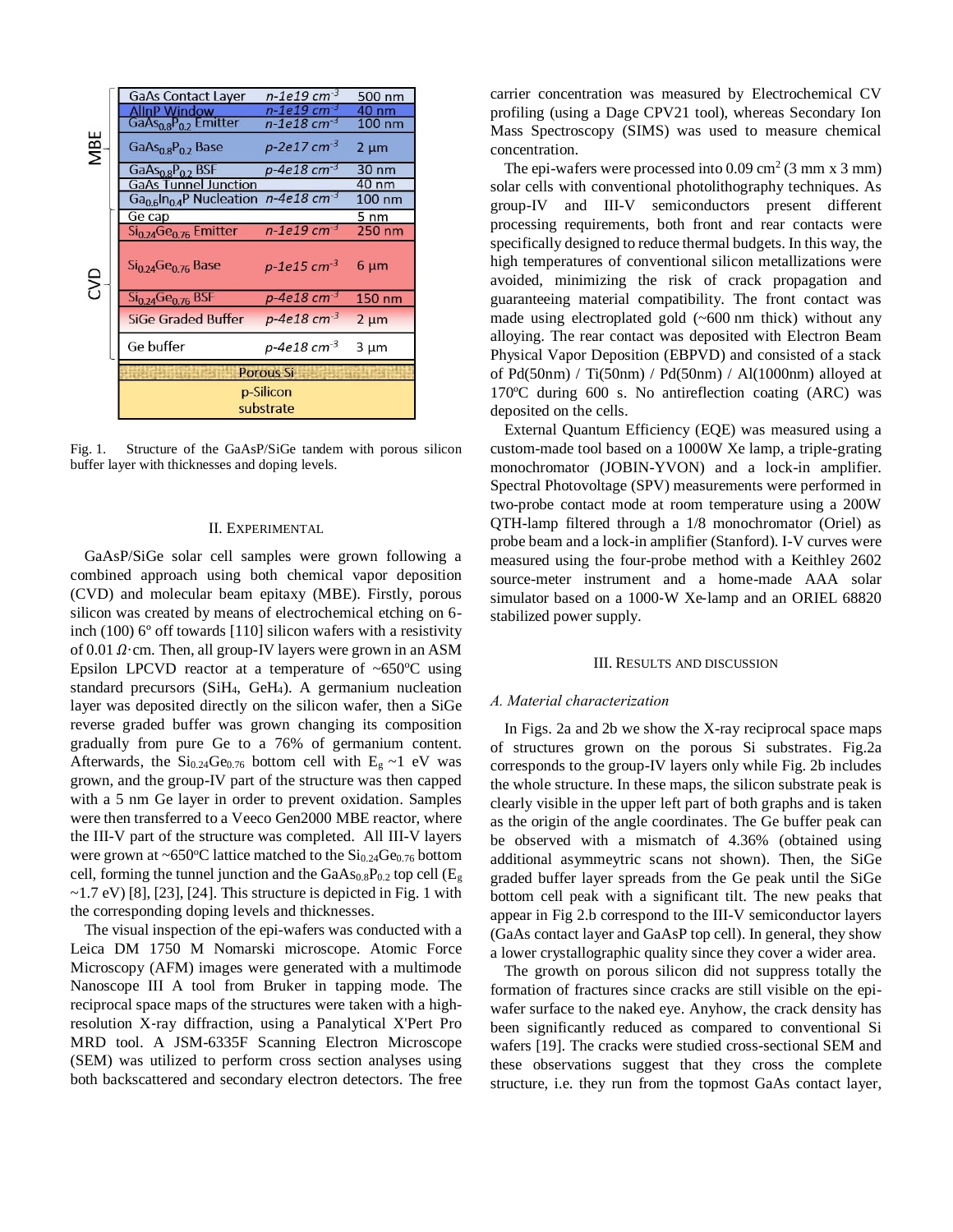downwards to partially penetrate into the Si substrate, as can be seen in Fig. 3.



Fig. 2. a) Reciprocal space map (RSM) of the group IV part of the epi-wafer with porous silicon. b) RSM of the complete GaAsP/SiGe structure of the epi-wafer with porous silicon



Fig. 3. Cross-section SEM image of the structure grown on conventional Si substrates (no porous layers) including a crack crossing the epi-layers and penetrating the Si wafer.

To provide deeper insight into the samples, Secondary-Ion Mass Spectroscopy (SIMS) and Electrochemical Capacitance Voltage (ECV) were measured in the SiGe bottom cell base in order to obtain dopant and carrier concentration versus depth, respectively. As can be observed in Fig. 4, the boron concentration shows the expected profile (constant at  $\sim 10^{15}$  cm<sup>-</sup> 3 ), since a moderate doping level was designed in order to widen the space charge region and benefit from field-aided collection. On the other hand, it can be noticed that the free carrier concentration measured by ECV is much higher. This could be caused by intrinsic defects acting as efficient electron traps in the SiGe alloy [25]. Such a high doping will be detrimental for minority carrier collection in the bottom cell base.



Fig. 4. Boron concentration measured by SIMS (in yellow) and carrier concentration measured by ECV (in black) of the group IV part.

# *B. Solar cell results*

External Quantum Efficiency (EQE) was measured and can be seen in Fig. 5. The design on conventional Si substrates is represented in blue, whereas the new design with a porous silicon layer is depicted in red. In the previous design a functional GaAsP/SiGe tandem solar cell on silicon was demonstrated. Regarding the new design, the spectral response of the top cell has been improved, which indicates an enhancement of the crystallographic quality of the III-V material. This is probably due to a more effective relaxation of the group-IV layers, which leads to smoother surfaces and better subsequent growth of the III-V compounds [26]. However, we have not been able to measure the SiGe bottom cell EQE in samples grown on substrates with porous Si layers. The lack of response in the bottom subcell in a multijunction solar cell is a phenomenon widely reported in conventional triple-junction GaInP/Ga(In)As/Ge solar cells [27]. In these devices, it is frequent not to be able to measure the response of the Ge bottom cell as a result of a low shunt resistance, a low breakdown voltage, a high luminescent coupling with upper subcells or a combination of the above [27]. In our case there is a low shunt resistance in the SiGe subcell and the role of the other factors is still under study.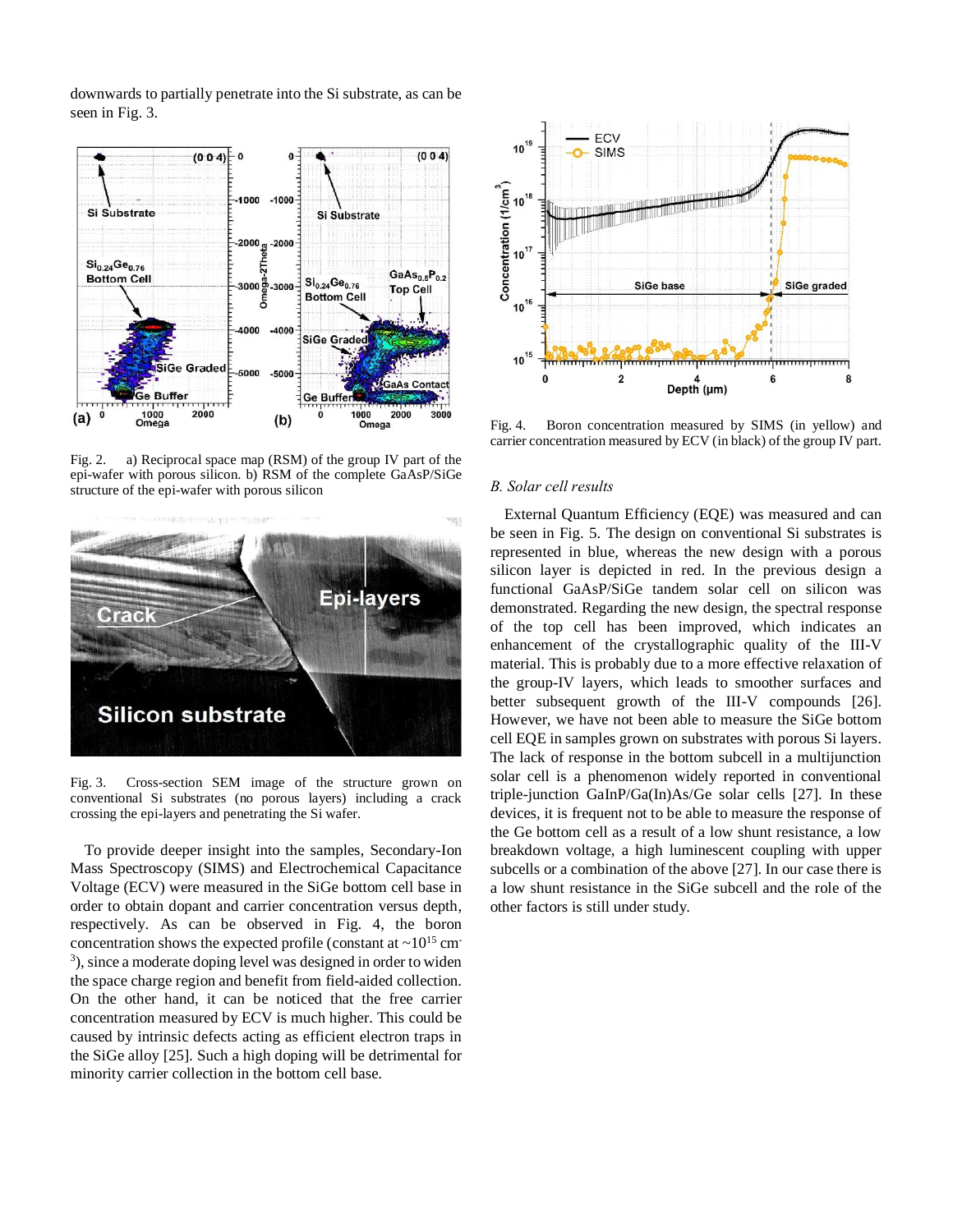

Fig. 5. EQE of the GaAsP/SiGe tandem cells without (in blue) and with porous silicon (in red).



Fig. 6.SPV of the GaAsP top cell and the SiGe bottom cell where their approximate bandgaps are shown.

In order to cross-check if there is any photovoltaic activity in the SiGe bottom cell we carried out Spectral Photovoltage (SPV) measurements. SPV curves of the GaAsP top cell and SiGe bottom cell are shown in Fig. 6. This figure shows a strong response of the GaAsP cell (as expected) and a faint but measurable response from the SiGe bottom cell. In both cases, the upsurge of the voltage signal occurs at the energies that correspond to their bandgaps. As in first approximation the magnitude of SPV is proportional to the absorption coefficient, as far as charge separation does not depend on the incident wavelength, the standard analysis used for determining the values of direct and indirect bandgaps from absorption measurements can be also applied to SPV spectra in the energy range around the respective onsets. Results are indicated in Fig. 6 for both absorbers as reference, in excellent agreement with expected nominal values. These measurements confirm the development of a photovoltage in each subcell upon illumination and thus the existence of a tandem solar cell in this architecture, although with a severely shunted bottom cell.



Fig. 7. I-V curves of the GaAsP/SiGe without (in blue) and with porous silicon (in red). It is worthy to note the gain in FF in the new structure.

One-sun *I-V* curves of two representative GaAsP/SiGe tandems are represented in Fig. 7, red for the design on porous silicon and blue for the design on conventional substrates. As can be observed, in both cases the short-circuit current densities measured are acceptable (the devices lack an ARC) and agree well with the differences observed in EQE. Looking at the shape of the curve beyond *VOC*, the existence of a parasitic diode in reverse bias is also clearly noticeable, though less marked in the new structure. This diode is probably related to the tunnel junction or an adjacent layer. In conventional multijunction cells on Ge substrates, it has been reported that Ge can diffuse into the GaInP nucleation layer for over several hundred nm, causing a strong n-type background doping [28]. In our structure, we have an analogous situation in which a 100 nm n-GaInP nucleation layer is grown on a Ge cap layer (see Fig. 1). It is possible that Ge diffusion during the growth of the GaAsP top cell may reach the tunnel junction p-side –or its cladding layer–, reverting its polarity or, at least, greatly compensating its purportedly high doping. This situation would originate a diode in reverse polarity. The growth of a thicker GaInP nucleation layer could avoid this issue. For the same reason, the series resistance of the device cannot be assessed straightforwardly from the *I-V* curve due to the curvature caused by the parasitic diode. Porous silicon has been reported to cause high series resistance due to its lower conductivity [29]. However, the most remarkable feature is the limited *FF* and low  $V_{OC}$  in both designs. In the case of tandems grown on conventional substrates, the low shunt resistance is very evident in the *I-V* causing deleterious effects in both *FF* and *VOC*. The low *Rshunt* is caused by a high crack density in the cell, which are both efficient recombination centers for minority carriers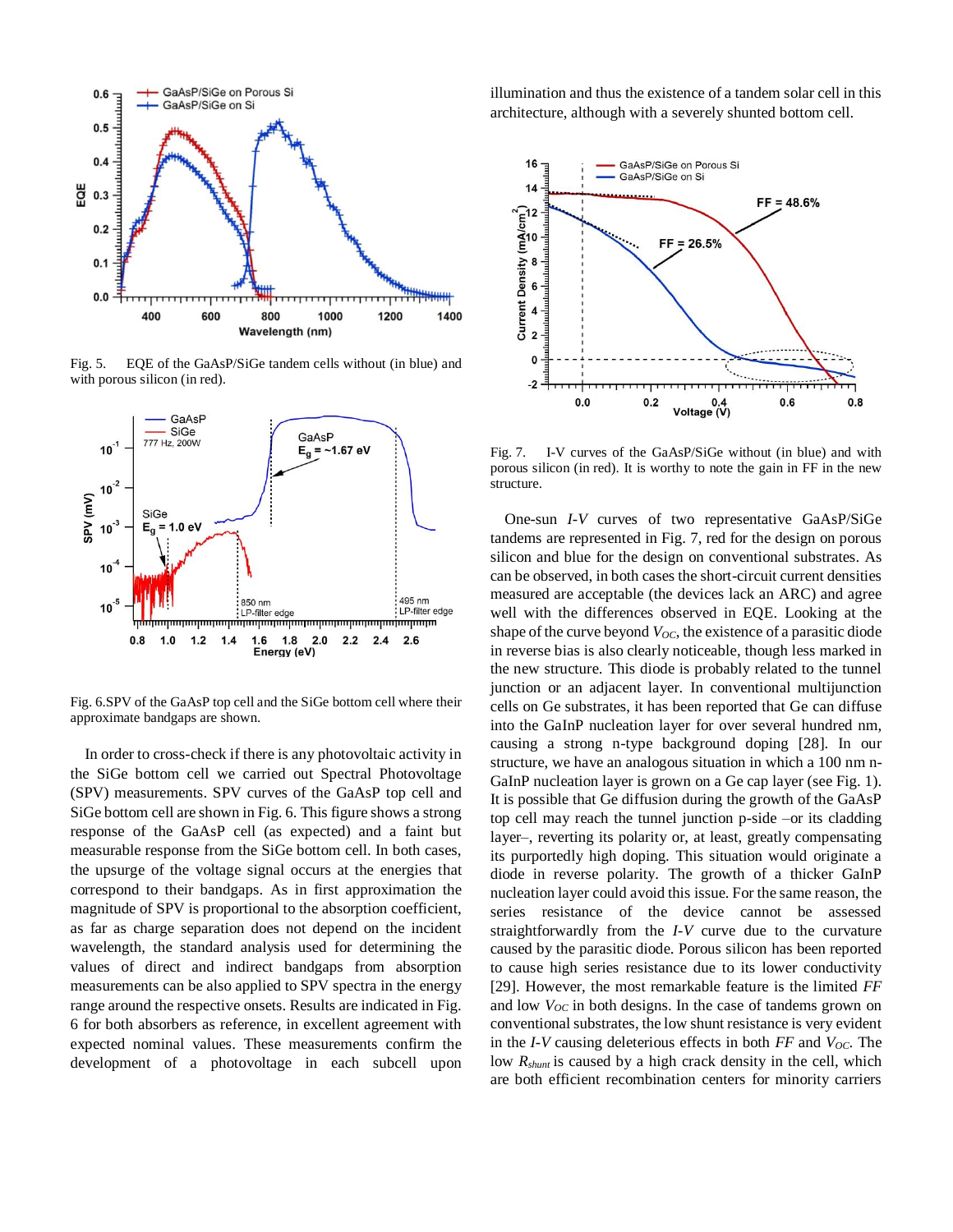and act as electrical conduction paths producing a shunting behaviour. However, in samples grown on porous Si substrates, clear improvements in both  $FF$  (from 26.5% to 48.6%) and  $V_{OC}$ are observable. Therefore, it can be concluded that the implementation of the porous silicon layer reduces the electrical shorting paths, thereby increasing the device performance, showing promise for further improvements.

# IV. CONCLUSIONS

Within the research line of the integration of III-V on silicon, we have developed a tandem GaAsP/SiGe solar cell grown on silicon through group-IV reverse graded buffer layers. In contrast to previous designs, the structure has been grown on substrates with a subsurface porous silicon layer. Although these wafers can reduce the threading dislocation density and allow the growth of thinner buffers, reverse graded buffer layers have shown to be prone to the appearance of cracks. The incorporation of the porous silicon has improved the GaAsP top cell and has repressed crack propagation, increasing the shunt resistance, which entails an improvement of the solar cell performance.

### ACKNOWLEDGEMENTS

This work was supported by the Spanish *Ministerio de Ciencia, Innovación y Universidades* through projects TEC2015-66722-R, RTI2018-094291-B-I00 and ENE2017- 89561-C4-2-R; and by the *Comunidad de Madrid* through the project S2018/EMT-4308 (MADRID-PV2-CM). I. García acknowledges the financial support from his Ramón y Cajal grant (RYC-2014-15621).

#### **REFERENCES**

- [1] M. E. Groenert, C. W. Leitz, A. J. Pitera, V. Yang, H. Lee, R. J. Ram, E. A. Fitzgerald, "Monolithic integration of roomtemperature CW GaAs/AlGaAs lasers on Si substrates via relaxed graded GeSi buffer layers", *Journal of Applied Physics*, vol. 93, (1), pp. 362-367, 2003.
- [2] K. L. Lew, S. F. Yoon, W. K. Loke, H. Tanoto, C. L. Dohrman, D. M. Isaacson, E. A. Fitzgerald, "High gain AlGaAs/GaAs heterojunction bipolar transistor fabricated on SiGe/Si substrate", *Journal of Vacuum Science and Technology B*, vol. 25, (3), pp. 902-905, 2007.
- [3] H. -. Luan, D. R. Lim, K. K. Lee, K. M. Chen, J. G. Sandland, K. Wada, L. C. Kimerling, "High-quality Ge epilayers on Si with low threading-dislocation densities", *Applied Physics Letters*, vol. 75, (19), pp. 2909-2911, 1999.
- [4] V. K. Yang, M. E. Groenert, G. Taraschi, C. W. Leitz, A. J. Pitera, M. T. Currie, Z. Cheng, E. A. Fitzgerald, "Monolithic integration of III-V optical interconnects on Si using SiGe virtual substrates", *Journal of Materials Science: Materials in Electronics*, vol. 13, (7), pp. 377-380, 2002.
- [5] K. Hayashi et al, "MOCVD growth of GaAsP on si for tandem solar cell application", in *IEEE Photovoltaic Specialists Conference,* Hawaii, USA, 1994.
- [6] R. Ginige, B. Corbett, M. Modreanu, C. Barrett, J. Hilgarth, G. Isella, D. Chrastina, H. Von Känel, "Characterization of Ge-on-Si virtual substrates and single junction GaAs solar cells", *Semi. Science and Tech*. vol. 21, (6), pp. 775-780, 2006.
- [7] K. J. Schmieder, A. Gerger, M. Diaz, Z. Pulwin, C. Ebert, A. Lochtefeld, R. Opila, A. Barnett, "Analysis of Tandem III-V/SiGe Devices Grown on Si", in *2012 IEEE 38th PV Specialist Conference*, 2012.
- [8] A. J. Pitera et al, "Monolithically integrated thin film III-V/si solar panel on wafer for active power management", in *2011 IEEE Photovoltaic Specialists Conference,* pp. 003703-003706, 2011.
- [9] J. P. Connolly, D. Mencaraglia, C. Renard, D. Bouchier, "Designing III-V multijunction solar cells on silicon", *Progr. in Photovolt.*, vol. 22, (7), pp. 810-820, 2014.
- [10] L. Wang, B. Conrad, A. Soeriyadi, X. Zhao, D. Li, M. Diaz, A. Lochtefeld, A. Gerger, I. Perez-Wurfl, A. Barnett, "Current matched three-terminal dual junction GaAsP/SiGe tandem solar cell on Si", *Solar Energy Materials and Solar Cells*, vol. 146, pp. 80-86, 2016.
- [11] B. Conrad et al, "Improved GaAsP/SiGe tandem on silicon outdoors and under concentration", in *2017 IEEE 44th Photovoltaic Specialist Conference*, pp. 1-5, 2018
- [12] E. A. Fitzgerald, Y. H. Xie, D. Monroe, P. J. Silverman, J. M. Kuo, A. R. Kortan, F. A. Thiel, B. E. Weir, "Relaxed Ge<sub>x</sub>Si<sub>1-x</sub> structures for III-V integration with Si and high mobility twodimensional electron gases in Si", *J. Vac. Sci. Technol. B,* 10(4), 1992.
- [13] J. Faucher, A. Gerger, S. Tomasulo, C. Ebert, A. Lochtefeld, A. Barnett, M. L. Lee, "Single-junction GaAsP solar cells grown on SiGe graded buffers on Si", *Applied Physics Letters*, vol. 103, (19), 2013.
- [14] V. A. Shah, A. Dobbie, M. Myronov, D. J. F. Fulgoni, L. J. Nash, D. R. Leadley, "Reverse graded relaxed buffers for high Ge content SiGe virtual substrates", *Applied Physics Letters*, vol. 93, (19), 2008.
- [15] G. Capellini, M. De Seta, Y. Busby, M. Pea, F. Evangelisti, G. Nicotra, C. Spinella, M. Nardone, C. Ferrari, "Strain relaxation in high Ge content SiGe layers deposited on Si", *Journal of Applied Physics*, vol. 107, (6), pp. 063504, 2010.
- [16] T. Ward, A. M. Sanchez, M. Tang, J. Wu, H. Liu, D. J. Dunstan, R. Beanland, "Design rules for dislocation filters", *Journal of Applied Physics*, vol. 116, 2014.
- [17] Y. H. Xie, et al., "Semiconductor Surface Roughness: Dependence on Sign and Magnitude of Bulk Strain", *Physical Review Letters*, vol. 73, (22), pp. 3006-3009, 1994.
- [18] V. A. Shah, A. Dobbie, M. Myronov, D. R. Leadley, "Reverse graded SiGe/Ge/Si buffers for high-composition virtual substrates", *Journal of Applied Physics*, vol. 107, (6), 2010.
- [19] P. Caño, M. Hinojosa, H. Nguyen, A. Morgan, D. Fuertes Marrón, I. García, A. Johnson, I. Rey-Stolle, "Hybrid III-V/SiGe solar cells grown on Si substrates through reverse buffer layers", *Under Review*
- [20] P. Menna, G. Di Francia, V. La Ferrara, "Porous silicon in solar cells: A review and a description of its application as an AR coating", *Solar Energy Materials and Solar Cells*, vol. 37, (1), pp. 13-24, 1995.
- [21] K. Barla, R. Herino, G. Bomchil, J. C. Pfister, A. Freund, "Determination of lattice parameter and elastic properties of porous silicon by X-ray diffraction", *Journal of Crystal Growth*, vol. 68, (3), pp. 727-732, 1984.
- [22] D. M. Follstaedt, S. M. Myers, J. A. Floro, S. R. Lee, "Interaction of cavities with misfit dislocations in SiGe/Si heterostructures", *Nuclear Instruments and Methods in Physics Research Section B*, vol. 127-128, pp. 375-378, 1997.